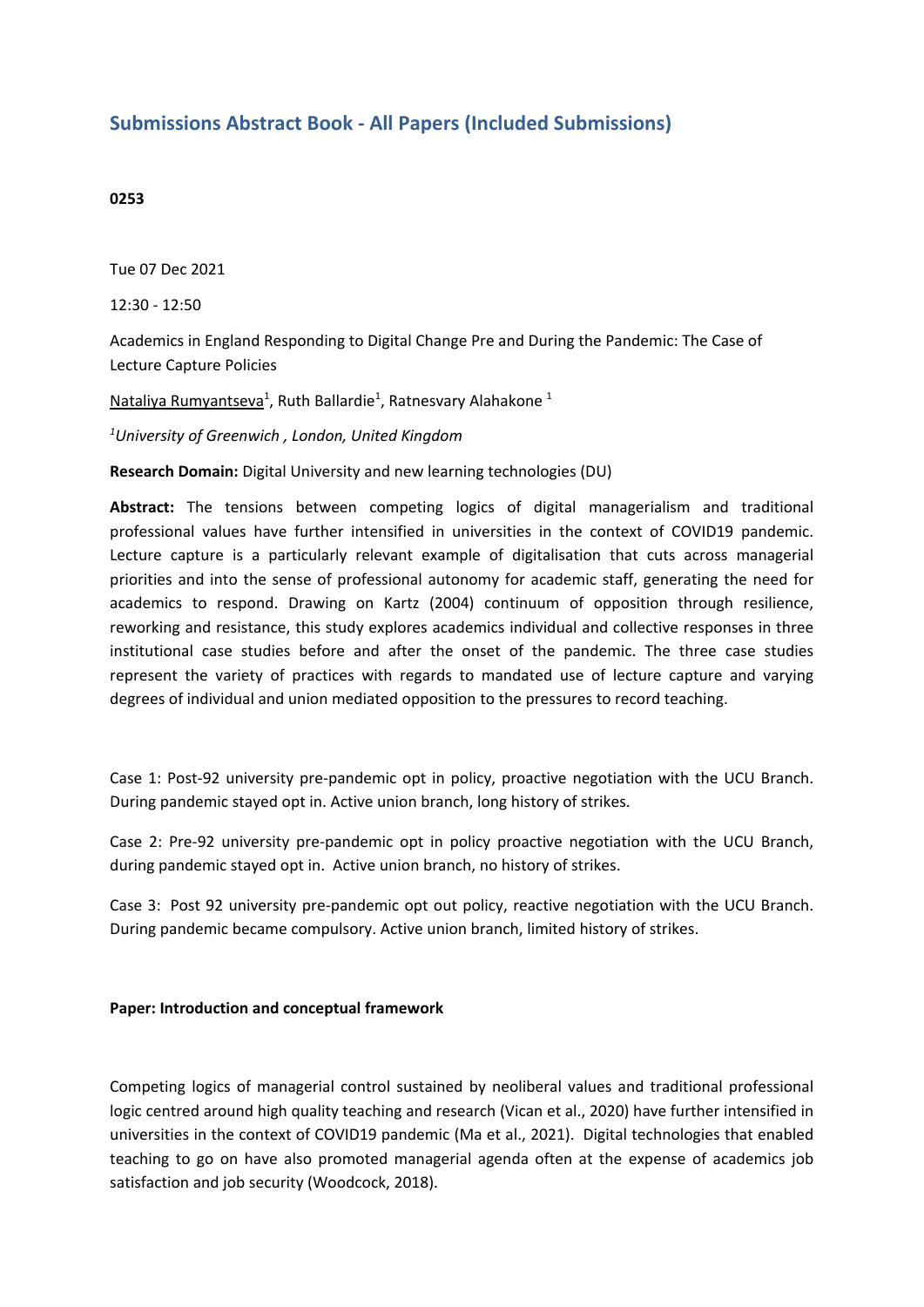A particularly relevant example of digitalisation that directly intervenes with the teaching process is <sup>a</sup> practice of lecture capture. Lecture capture involves <sup>a</sup> technological platform that is designed to record live lectures, store and deliver them later as well as <sup>a</sup> policy that specified conditions of use. The policies typical fall into optional (opt in) and mandated (opt out) for teaching staff. Demands of the Covid19 pandemic have further promoted LC's integration into the teaching processes.

LC policies are rife with complexity and contradiction (Ibrahim et al., 2021). Managerial logic views lecture capture technology and associated implementation of policies as <sup>a</sup> tool for augmenting curriculum pleasing the student-customer. Yet, traditional professional logic suggests that recording of lectures also operate as surveillance, reduces professional discretion, undermines the quality of teaching, and weakens professional autonomy and labour rights (Edwards et al., 2018). Despite profound complexities, managerial logic tends to predominate portraying the use of this technology as largely unproblematic and <sup>a</sup> minimal service provision. Counteracting attempts to problematise the nature of these policies and technologies from within professional logic are far and few between (for an excellent example of this see Ibrahim et al, 2020). Literature offers examples of academics exercising agency in response to managerial logic through resistance, insulation, disengagement and leaving (e.g. Vican et al, 2020). Those who stay in academia may exercise agency at individual and collective levels involving trade unions (Tarrant, 2018) or institutional governance structures.

In this research we draw on Kartz (2004) continuum of opposition through resilience, reworking and resistance to take account of the constraints posed by the managerial logic and capture the dynamic nuances of worker experiences and initiatives to resolve tensions between competing logics and rebalance the relationships of power.

The following research questions have guided this study:

Before and during the pandemic:

-How and to what degree are LC policies were negotiated with academics or representative bodies?

- Which forms of response academics engage in with regards to lecture capture policies and practice? How do individual and collective forms of response interact?

### **Methodology**

We have drawn on the mixed-method comparative case study method to investigate how LC polices are negotiated and implemented in universities in England and Wales. To capture collective responses, we surveyed UCU branch presidents to establish patterns of implementation and negation of LC policies. Based on the emerging patterns we have selected 7 institutional cases with differing patterns of negotiation and varying degrees of professional autonomy embedded in the LC policies.

We conducted further in-depth qualitative case studies of 7 institutions. This paper will be reporting the outcomes of 3 contrasting case studies.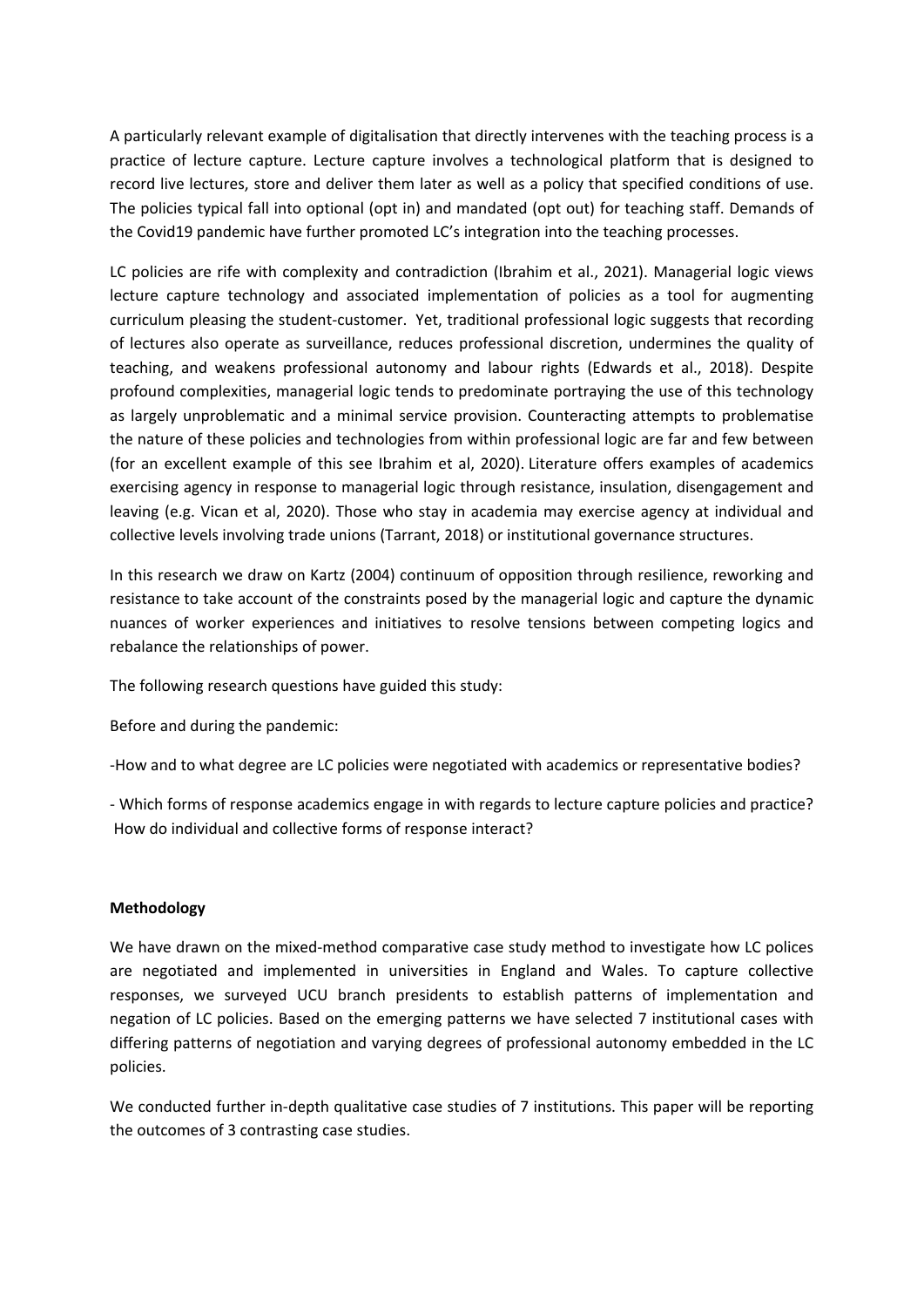We conducted semi-structured interviews with UCU branch chairs, <sup>a</sup> minimum of 5 academics, <sup>a</sup> Head of Department, and <sup>a</sup> representative of <sup>a</sup> teaching and learning unit. Thematic data analysis involved manual coding of data using an inductive list of codes with <sup>a</sup> focus on negotiation practices and academics response to lecture capture policies before and after the start of the pandemic.

### **Preliminary findings**

The three cases chosen for this study have several similarities and conceptually interesting differences.

The general patterns in each institution were as follows:

Case 1: Post-92 university pre-pandemic opt in policy, proactive negotiation with the UCU Branch. During pandemic stayed opt in.

Case 2: Pre-92 university pre-pandemic opt in policy proactive negotiation with the UCU Branch, during pandemic stayed opt in.

Case 3: Post 92 university pre-pandemic opt out policy, reactive negotiation with the UCU Branch. During pandemic became compulsory.

The range of concerns varied depending on the degree of choice academics had with regards to the policy, with many who resisted the policy before the pandemic voluntarily embracing the policy once the pandemic started in order to support their students. Academics views of LC practice was more positive and accepting in the contexts where they had <sup>a</sup> choice as compared to the context where the practice was mandated. Academics demonstrated compliance, presence and lack of resilience, examples of reworking, and acts of resistance both individually and collectively.

**References:** Cindi Kartz. (2004). *Growing up Global. Economic Restructuring and Children's Everyday Lives.* University of Minnesota Press .

Edwards, L., Martin, L., & Henderson, T. (2018). *Employee Surveillance: The Road to Surveillance is Paved with Good Intentions*. http://public-library.uk/pdfs/8/917.pdf

Ibrahim, Y., Howarth, A., & Stone, I. (2021). Lecture Capture Policies: A Survey of British Universities. *Postdigital Science and Education*, *3*(1), 144–161. https://doi.org/10.1007/s42438-020-00102-x

Ma, G., Black, K., Blenkinsopp, J., Charlton, H., Hookham, C., Fong Pok, W., Chuan Sia, B., Hamdan, O., & Alkarabsheh, M. (2021). Higher education under threat: China, Malaysia, and the UK respond to the COVID-19 Pandemic. *Compare* , *Online*, 1–17.

Tarrant, K. 2018. Warwick UCU asks members to opt-out of lecture capture. The Boar, 12th

September 2018. https://theboar.org/2018/09/warwick-ucu-lecture-capture/ Accessed 26/08/2019.

Vican, S., Friedman, A., & Andreasen, R. (2020). Metrics, Money, and Managerialism: Faculty Experiences of Competing Logics in Higher Education. *Journal of Higher Education*, *91*(1), 139–164.